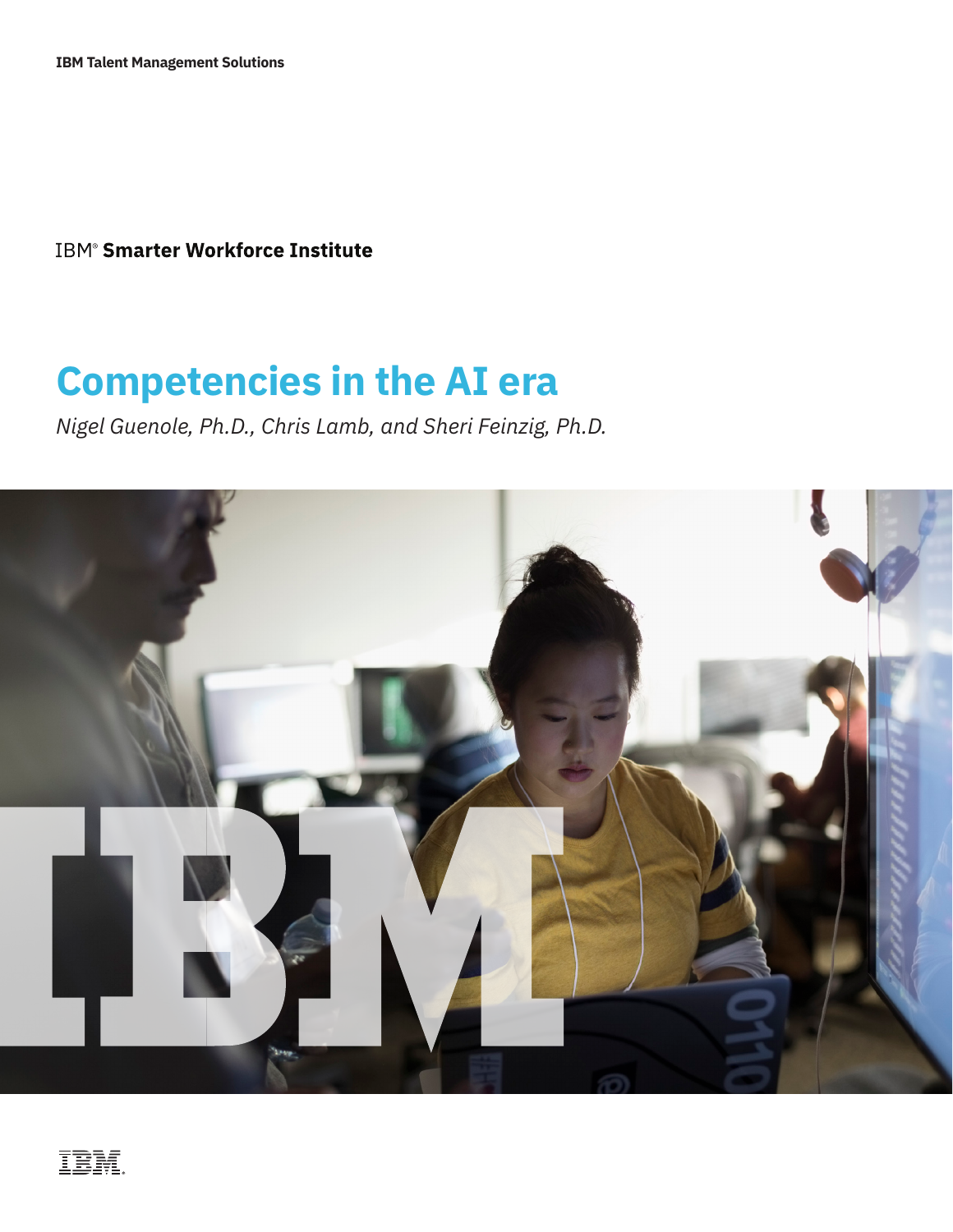One of the hottest topics in human resources (HR) today is artificial intelligence (AI). AI can be applied to augment practitioner approaches to completing common HR tasks. It works like most objective analytical minds would, but at a scale and speed that humans alone cannot match.

This technology has arrived at the right time. The scale and time pressures involved in effectively meeting HR tasks in even moderate sized organizations are practically insurmountable without artificial intelligence. If you're a Chief Human Resources Office (CHRO) or HR leader wanting to prepare your business to leverage AI, there is one essential activity you need to undertake now: audit the quality of your organization's competency frameworks.

Competencies are taxonomies of knowledge, skills, abilities, and other attributes (KSAOs) required for the successful performance of jobs in your organization, both now and in the future. KSAOs can include requirements of the worker (such as knowledge, skills, education, and experiences), as well as personal characteristics of the worker (such as cognitive abilities, traits, and interests).

Once you assess the quality of your competencies, you should quickly address any shortcomings you discover. Let's consider why auditing your competencies is a top priority.

*Figure 1.* KSAOs



# **Why CHROs should assess the quality of competencies**

Applications of AI in areas of HR such as recruitment and coaching require a clear view of job requirements to assess candidates against, and competencies provide a standardized way of viewing the requirements of any job. AI delivers most value when operating at a scale that would take too many humans too long to perform tasks. Competencies enable that scaling because they offer a standardized approach to determining the requirements for every new job. In short, competencies are critical to effectively leveraging AI because practically every artificial intelligence application in HR depends on the standardization and ease of scaling that competencies permit.

To get the most from AI in HR, your competencies need to be:

- Clearly defined
- Consistent across the business
- Differentiated by function, role and level
- Updated at appropriate intervals
- Used to inform decision making in all areas of HR

To understand the importance of competencies to AI in HR, consider the following three important HR processes: recruitment, career coaching, and learning.

#### **Competencies in AI recruitment**

Consider how the context for recruiting has changed. With comprehensive and easy to access information on the job market available to applicants via job websites, the volumes of candidates applying for jobs often reaches into the hundreds, and for many of the most desirable jobs, the thousands.

With this volume of applications, it is practically impossible for humans to screen the knowledge, skills, abilities, and other attributes (KSAOs) of all candidates for a given role in an objective fashion, let alone in a reasonable timeframe. This is a task that screams for automation. The devil, however, is in the detail and automation can be complex. At a high level, though, the process is quite straight-forward. It involves:

- Identifying a list of jobs
- Identifying a list of corresponding job requirements
- Identifying worker attributes that indicate candidates are qualified
- Ranking candidates based on selection tools, for a final human decision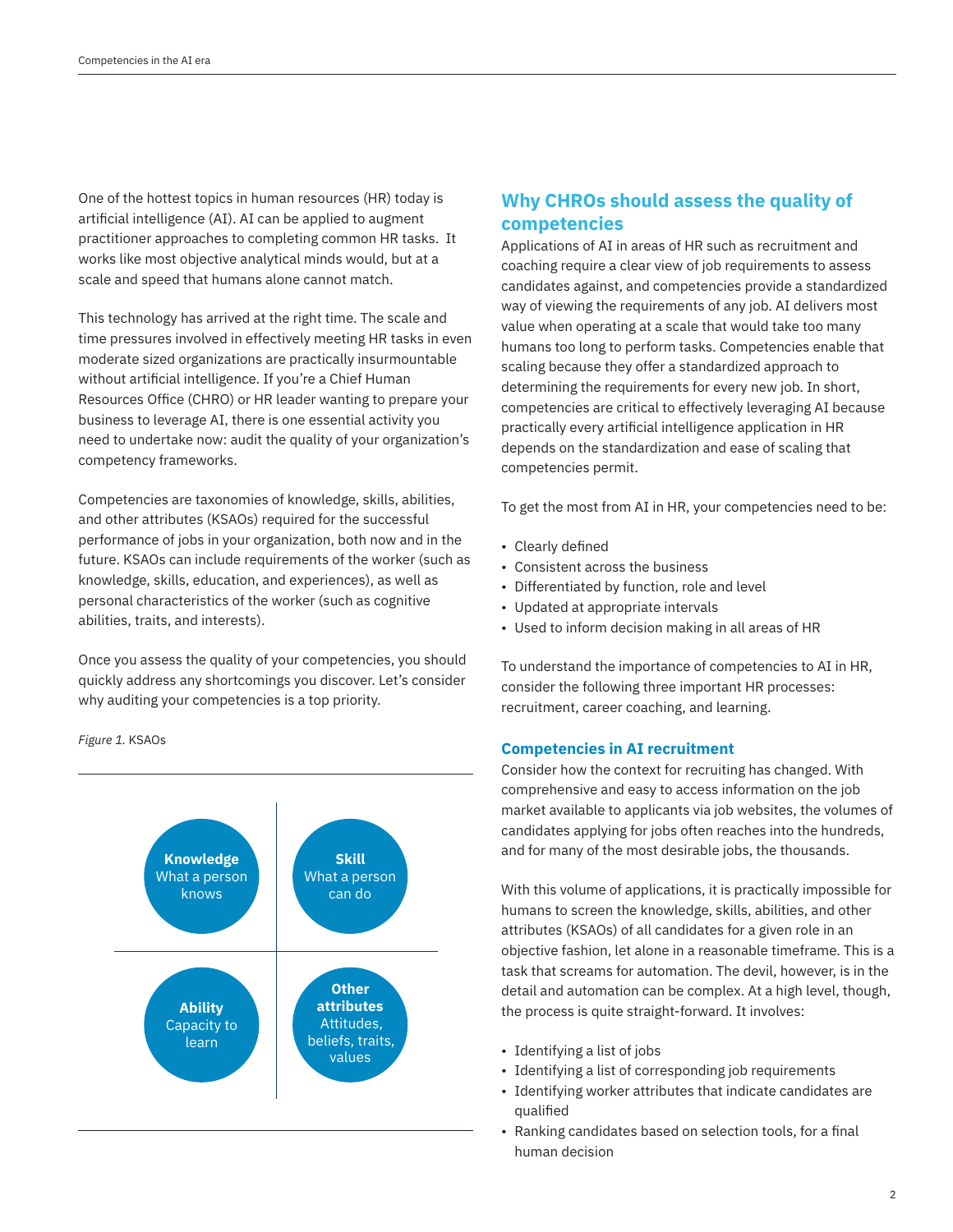Competencies come in during steps two and three. An analysis of the job requirements provides a list of the competencies we need to assess candidates against. It also allows us to score candidates on appropriate attributes with selection tools that we can then use to rank candidate suitability. As the amount of historical data grows, the accuracy of the decisions made about candidates increases.

Without accurate knowledge of what skills are required for the job, however, all bets are off. Competencies provide this knowledge. Selection results that are not informed by strong competency frameworks are no more trustworthy in selecting high performing employees than an old boy's network that shoulder taps people for important positions based on who they know rather than what they can do.

Of course, job analysis to identify competencies has always been important to personnel selection. Even in traditional recruiting, a lack of well developed and implemented competency frameworks hinders effective decision-making. However, as AI is deployed across organizations, the cost of poor decision-making due to weak competency systems is magnified.

#### **Competencies in AI career development**

One of the biggest challenges in career coaching can be the identification of appropriate potential career paths for employees. Organizations realize that clear progression opportunities and successful job transitions are integral to effective talent management strategies, but the reality is that most employees are left to their own devices when it comes to career progression.

The pick of the crop of high performing employees may be singled out for development opportunities via high potential programs, but this is usually with a view to succession planning and organizational performance, rather than out of a genuine interest in employees' careers.

Part of the reason for this 'hands off' approach is that career coaching, until now, has been an extremely high-touch, human-driven process with results that are not tangible beyond employee reports of satisfaction with coaching sessions. Now, however, artificial intelligence is being applied to model employment patterns within organizations in a way that benefits the career development of workers and the performance of businesses.

At a basic level, the histories of worker transitions for every job in an organization can be mapped, and the shortest paths between where workers are now and where they want to be can be identified. In more sophisticated approaches, opportunities will only be recommended in situations where the majority of workers made successful transitions, judged by assessments of competency-based performance histories.

As in the selection scenario, the degree of match between competencies needed for a job and a candidate's current skill levels can also be calculated before recommending progression opportunities. As the time horizon over which a career is considered increases, required skill sets, rather than specific jobs, can also be recommended. AI-driven chat bots can even enter into career conversations that emulate discussions career counselors would usually facilitate.

AI has enormous potential to breathe life into career coaching in business, and to offer career services beyond the small proportion of workers the business monitors for succession planning. Capitalizing on the opportunity, however, requires a strong and well-embedded approach to competencies.

#### **Competencies in AI learning**

Industrial psychologists and training professionals use the term 'instructional design' to describe the process of conducting a job analysis to identify the competencies required to perform a role. Instructional design has the following key steps:

- Assessing employees against the performance requirements
- Designing training programs that address skill gaps
- Evaluating the degree of transfer between the training and the actual work environment

Historically, the challenge of learning in organizations has been addressed in two ways:

- Corporate, organization-wide training programs are used to deliver training for everyone in an organization. One example is cybersecurity training. Regardless of the role you perform, cybersecurity knowledge is essential for protecting organizations from disruptive cyber attacks.
- In addition, most managers have discretionary budgets for training and development of team members in job specific areas. Such training resides outside corporate training programs. Historically, this spend was largely determined by the manager in consultation with the employee, with little external perspective on what was available, or effective.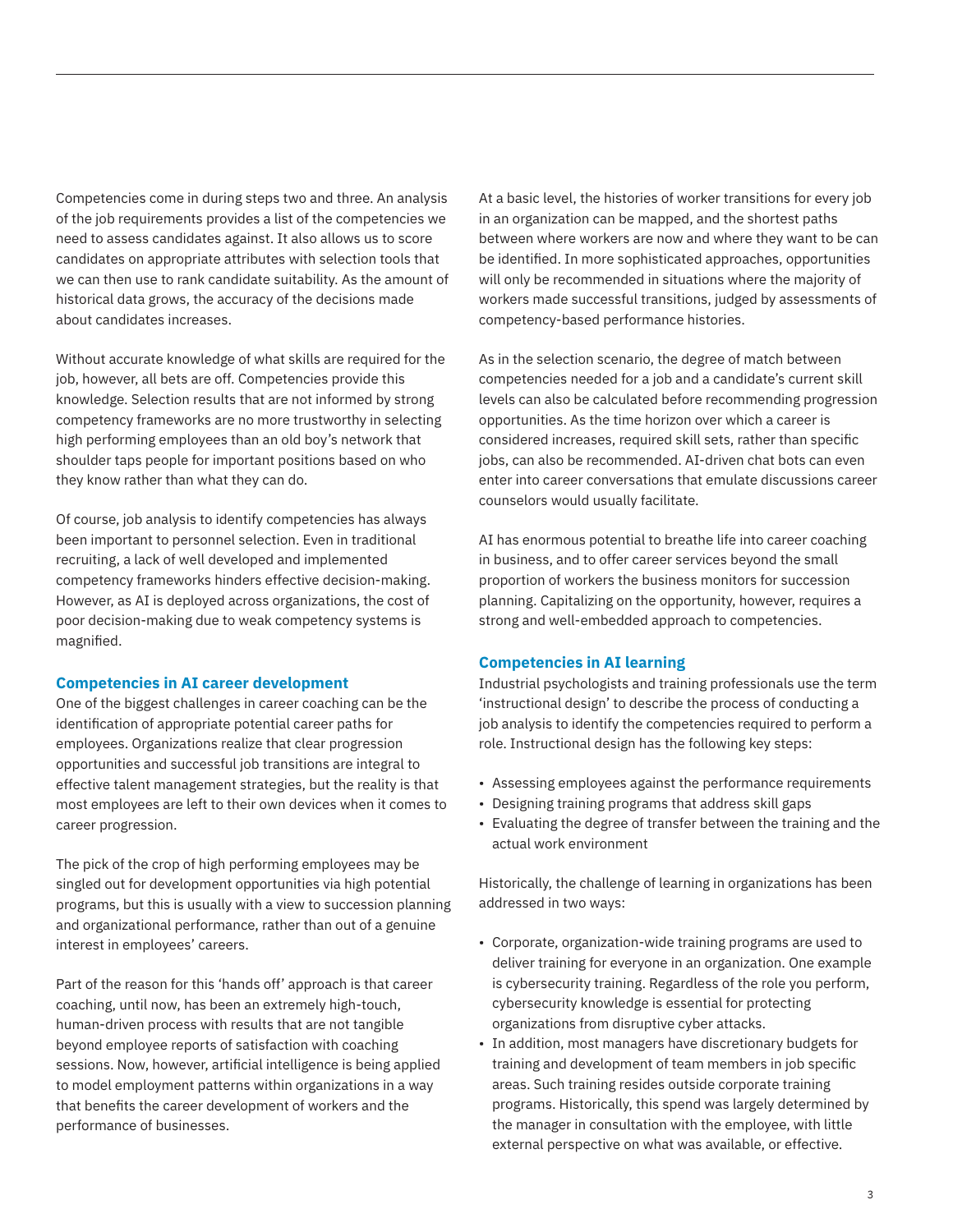The shift to learning management systems (LMS) has allowed more effective delivery, tracking and evaluation of corporatewide training than was previously possible with paper-based training management systems. AI learning now promises to take learning (i.e., training and development at work) to new levels.

Curation applications that use AI can now organize vast sets of learning resources, and present these to workers in intuitive ways. For example, learning content can be curated and presented according to individualized assessments of a learner's needs. The content can also be tailored to a worker's learning preference, and to a schedule that reflects whether the learning is for an immediate application (training) or for some yet to be determined point (development).

In this learning scenario, competencies play two critical roles:

- High grade content from competency frameworks enables the development of training content that employees perceive as relevant.
- Matching learning requirements to jobs at speed and at scale is only possible with accurate competency models.

## **Competencies and the future of HR**

In this paper, we have explained why high quality competency frameworks are intricately connected to the effective deployment of AI in HR. The first step for CHROs looking to prepare their organizations for the benefits of AI should be to evaluate the quality of their organizational competency frameworks. This step is a prerequisite for realizing the potential of AI in HR.

[If you'd like to learn about IBM Watson](https://ibm.biz/talentframeworks)  Talent Frameworks, **click here.**

## **IBM Smarter Workforce Institute**

The IBM Smarter Workforce Institute produces rigorous, global, innovative research spanning a wide range of workforce topics. The Institute's team of experienced researchers applies depth and breadth of content and analytical expertise to generate reports, white papers and insights that advance the collective understanding of work and organizations. This white paper is part of IBM's on-going commitment to provide highly credible, leading edge research findings that help organizations realize value through their people. To learn more about the IBM Smarter Workforce Institute, please visit [ibm.com/smarter-workforce](https://www.ibm.com/smarter-workforce)

## **How IBM can help**

IBM leverages the power of innovation, data, and expertise to improve business and society. By bringing together behavioral science, artificial intelligence, and expert consulting, IBM helps companies attract, hire, and develop the talent they need to grow their business. For more information, visit: [ibm.com/talent-management](https://www.ibm.com/talent-management)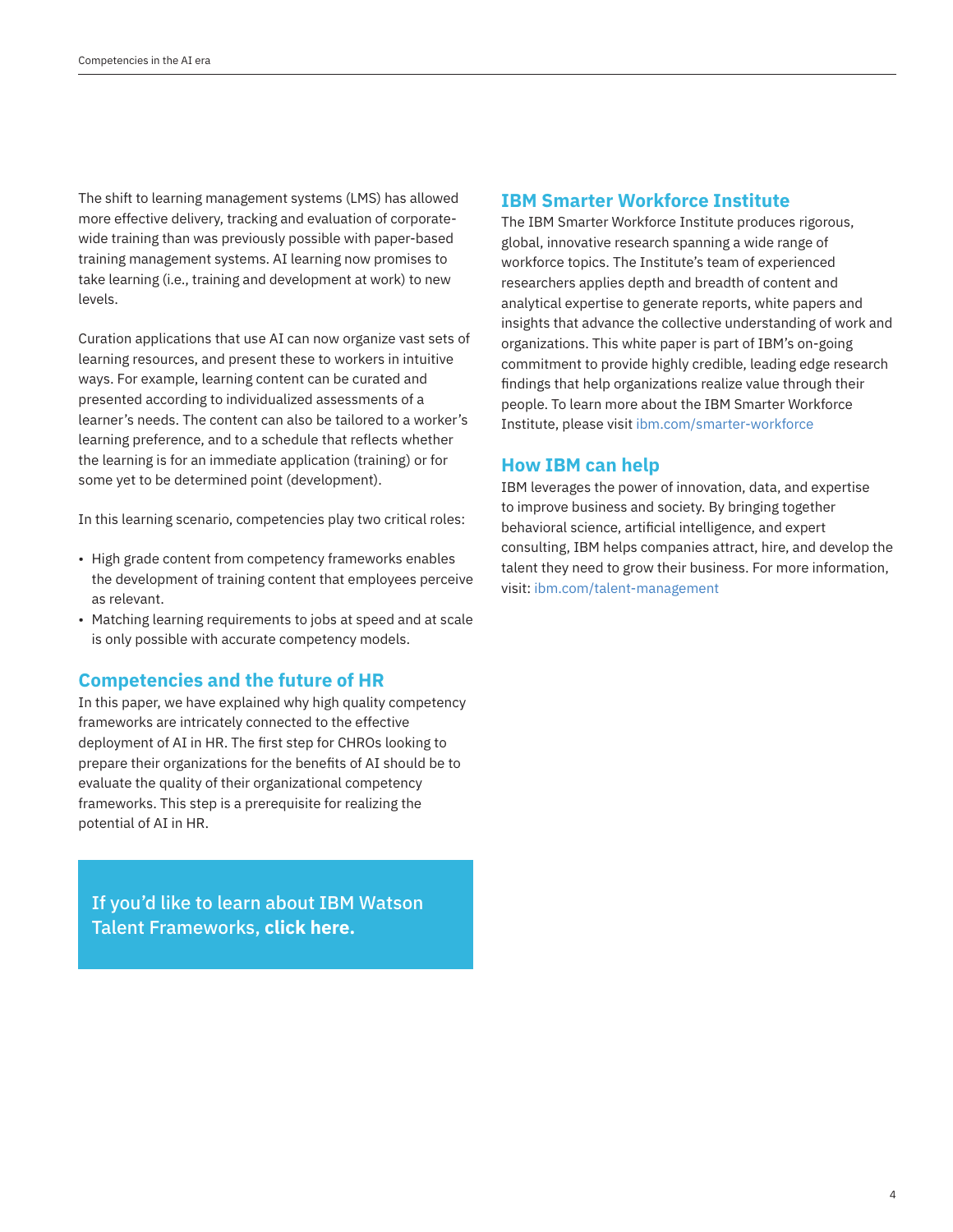## **About the authors**

**Nigel Guenole, Ph.D.** is an Executive Consultant with the Smarter Workforce Institute and a Senior Lecturer in Management at Goldsmiths, University of London. He is known for his work in workforce analytics, statistical modeling and psychological measurement. Dr. Guenole's work has appeared in leading scientific journals including Industrial Organizational Psychology: Perspectives on Science and Practice and Frontiers in Quantitative Psychology & Measurement, as well as in the popular press. Dr. Guenole is the current external examiner for organizational behavior programs at London School of Economics (LSE) and University College London (UCL). He is a Chartered Occupational Psychologist and an Associate. Fellow of the British Psychological Society (BPS). He is registered with the Health & Care Professions Council (HCPC) in the United Kingdom, is a member of the Academy of Management (AoM), and is an international affiliate of the Society for Industrial and Organizational Psychology in the United States (SIOP). At Goldsmiths Dr. Guenole teaches courses on leadership and statistical modelling. Nigel is also co-author of the book *The Power of People: Learn How Successful Organizations Use Workforce Analytics To Improve Business Performance (Pearson, 2017).*

**Chris Lamb,** Program Director, IBM Talent Management is currently responsible for the strategy and product management of IBM Kenexa Talent Frameworks. Chris has over 20 years' experience in the enterprise software industry including leadership roles in product management, strategy, marketing, and business development. Chris is an alumni of Duke University, with a B.S degree in electrical engineering and an MBA from Fuqua School of Business.

**Sheri Feinzig, Ph.D.** is the Director, IBM Talent Management Consulting and Smarter Workforce Institute and has over 20 years' experience in human resources research, organizational change management and business transformation. Sheri has applied her analytical and methodological expertise to many research based projects on topics such as employee retention, employee experience and engagement, job design and organizational culture. She has also led several global, multi-year sales transformation initiatives designed to optimize seller territories and quota allocation. Additional areas of expertise include social network analysis, performance feedback and knowledge management.

Sheri received her Ph.D. in Industrial-Organizational Psychology from the University at Albany, State University of New York. She has presented on numerous occasions at national and international conferences and has coauthored a number of manuscripts, publications and technical reports. She has served as an adjunct professor in the Psychology departments of Rensselaer Polytechnic Institute in Troy, New York and the Illinois Institute of Technology in Chicago, Illinois, where she taught doctoral, masters and undergraduate courses on performance appraisal, tests and measures. Sheri is also co-author of the book *The Power of People: Learn How Successful Organizations Use Workforce Analytics To Improve Business Performance (Pearson, 2017).*